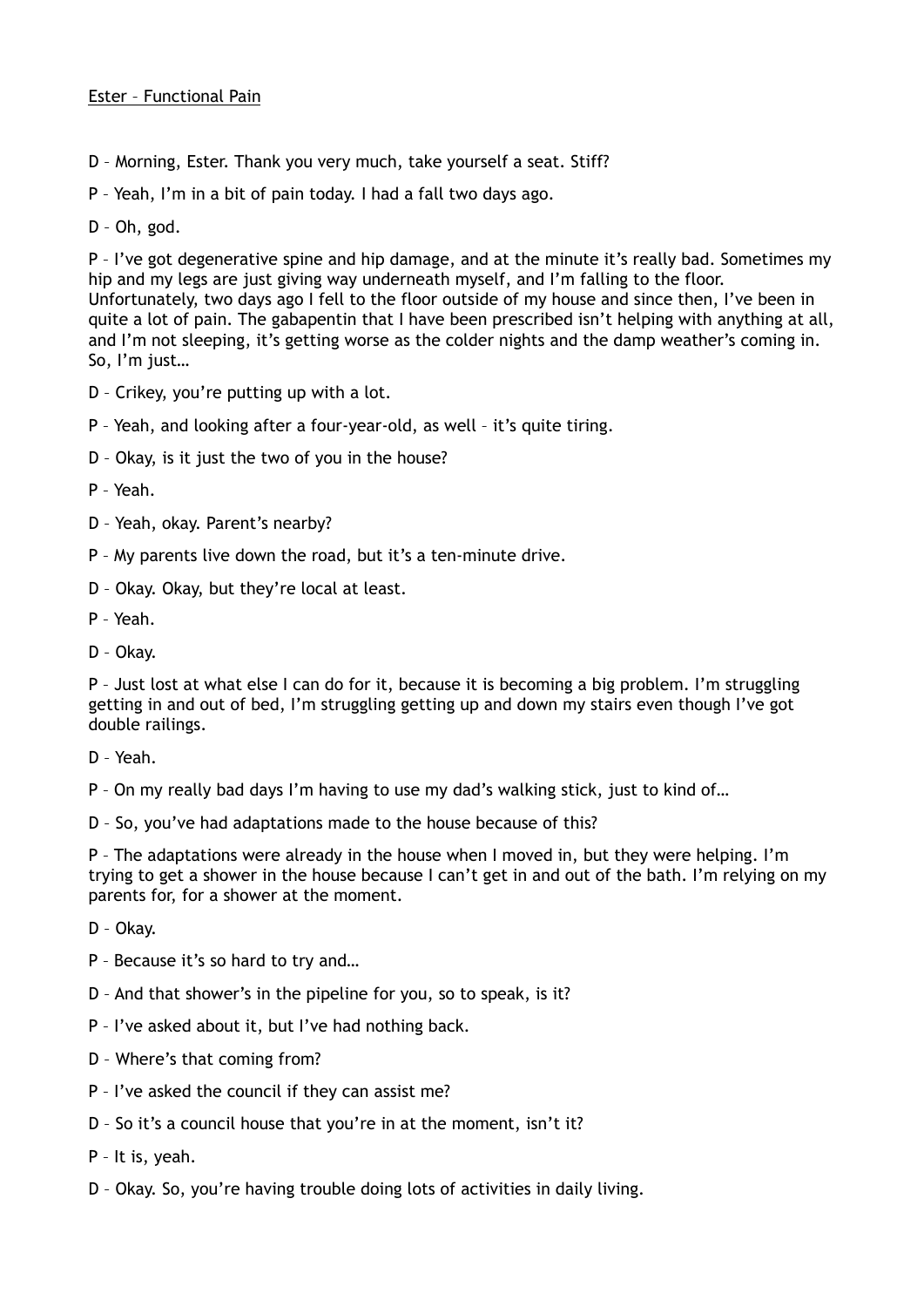P – Yeah.

D – So you can't get in and out of the bath… is there anything else that you can't do?

P – I can't - I'm scared to go shopping on my own, as around the supermarket my hip could give way, staff have assisted me on days where it has given way, but I'm kind of relying on my parents to come with me.

D – The staff in the supermarket?

P – Yeah, they've kind of helped me back up or helped me round the shops; it's getting really bad at the minute.

D – Blimey. Who've you seen about all of this beforehand?

P – I've seen Dr Romberg, I've seen a pain specialist at - near Team Valley, I can't remember what…

- D What do they think or what do you think is the underlying problem here?
- P I was in a car crash five years ago.
- D Because of that then?
- P This has resulted.
- D And what damage was caused by the car crash?

P – It was a complete write-off, I got told I had bursitis, but then after a few years the pain was getting no better, and that's when I was referred to a pain specialist and a musculoskeletal specialist.

- D Did you break anything? Any fractures?
- P Nothing was broken, no, I came out unscathed. Just really pain in my right side.
- D So in your right-side hip and lower back, ever since then?
- P Ever since the accident.
- D How much of that is emotional, do you think?

P - I've gone through quite a bit of depression, I've sought counsellor's help because of it because it was, at the time it felt really unfair that it happened to me.

D – Yeah.

P – Luckily it happened before I had my son, so it was before then, but it's - it kind of does impact, I'm getting emotional now, but it's like… this is why I can't be a parent to my son how I want to be and it's...

- D Is it stopping you from doing things for your son?
- P Yeah. I can't pick him up, I can't put him in and out of the bath…
- D Yeah, okay.

P – I can't, like, lift him when he wants to be, like when he wants a cuddle when he's poorly, I can't do anything.

- D So, you've been seen by a physiotherapist?
- P Yeah, they said they couldn't help. They've given me everything they can.
- D Okay, and you've had x-rays and things like that?
- P Yeah, I've had MRI scans, the lot.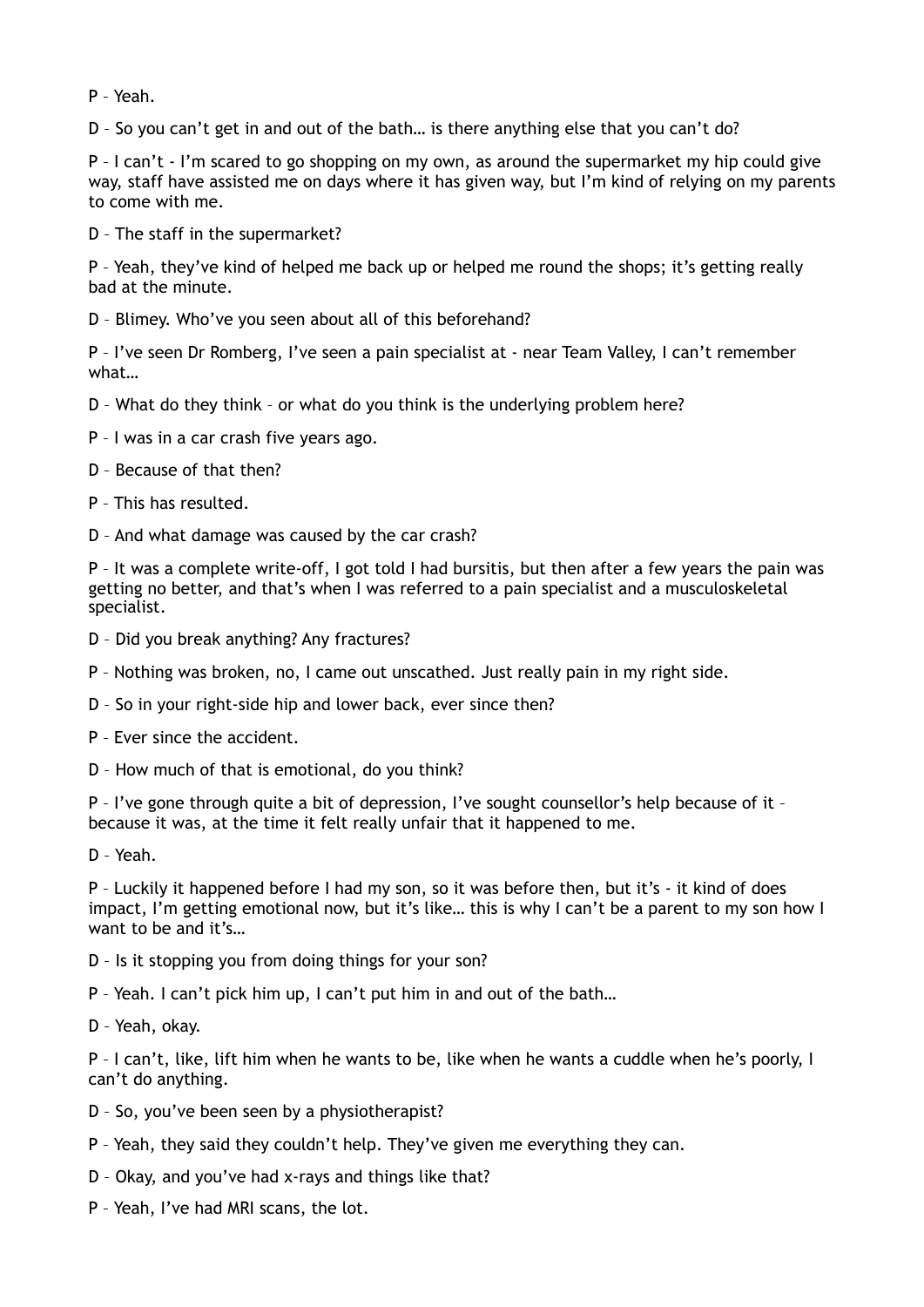- D Oh, god.
- P It just seems like it's getting worse. I'm struggling with what to do.
- D Yeah. Are you working?
- P No, I've lost my job.
- D What was your job before?
- P A civil servant.
- D And what did that involve?

P – Admin work, I had to sit at a computer, I had everything adapted, but I had an accident in work – bent down to my locker and my back completely gave way and I ended up lying on my mam's sitting room floor for five days. I lost my job because of it.

- D So, you fell over at work.
- P I bent down for a locker, to get into my locker.
- D And what happened?
- P And my back just spasmed, completely.
- D So you had a sudden exacerbation of your pain at work?
- P Yeah.

D – Okay. Okay, that sounds dreadful, okay. Difficult for you to cope with isn't it?

P – Yeah.

D – Okay. All right. Where's the money coming from at the moment?

P – Parents.

D – No benefits? Must be difficult for you, emotionally, isn't it?

P - It's very hard, I'm struggling to work out where I'm going to get my next meal from, some days. As long as my son eats, I don't eat.

D – You're not getting your benefits at the moment?

P – I just get a bit of tax credits, child benefit for my son. But we've had a bit of a problem with income support, so I'm still waiting, waiting on stuff from them.

- D Yeah, okay. With coming here today, so it sounds like pain is the main issue?
- P Yeah.

D – And it restricts you from doing things, and you've got this problem with recurrently that right hip causing you-your hip to give away and you're falling in all sorts of odd places as well. Worst case scenario, have you got any thoughts in your mind about what might be behind all of this?

P – All I know is that it's the degenerative spine damage, and it's just going to keep getting worse, so it's like every day, what's it going to bring? I can't plan anything, I can't make sure of everything, I've just got to make sure I've got someone on standby.

D – Sure. Did you have any particular thoughts about what you were hoping I would help you with today?

P – Just anything for the pain, or anything that will help to stop falling to the ground, any assistance I can have. I mean, I drive a car and at the minute, I'm only driving short distances; if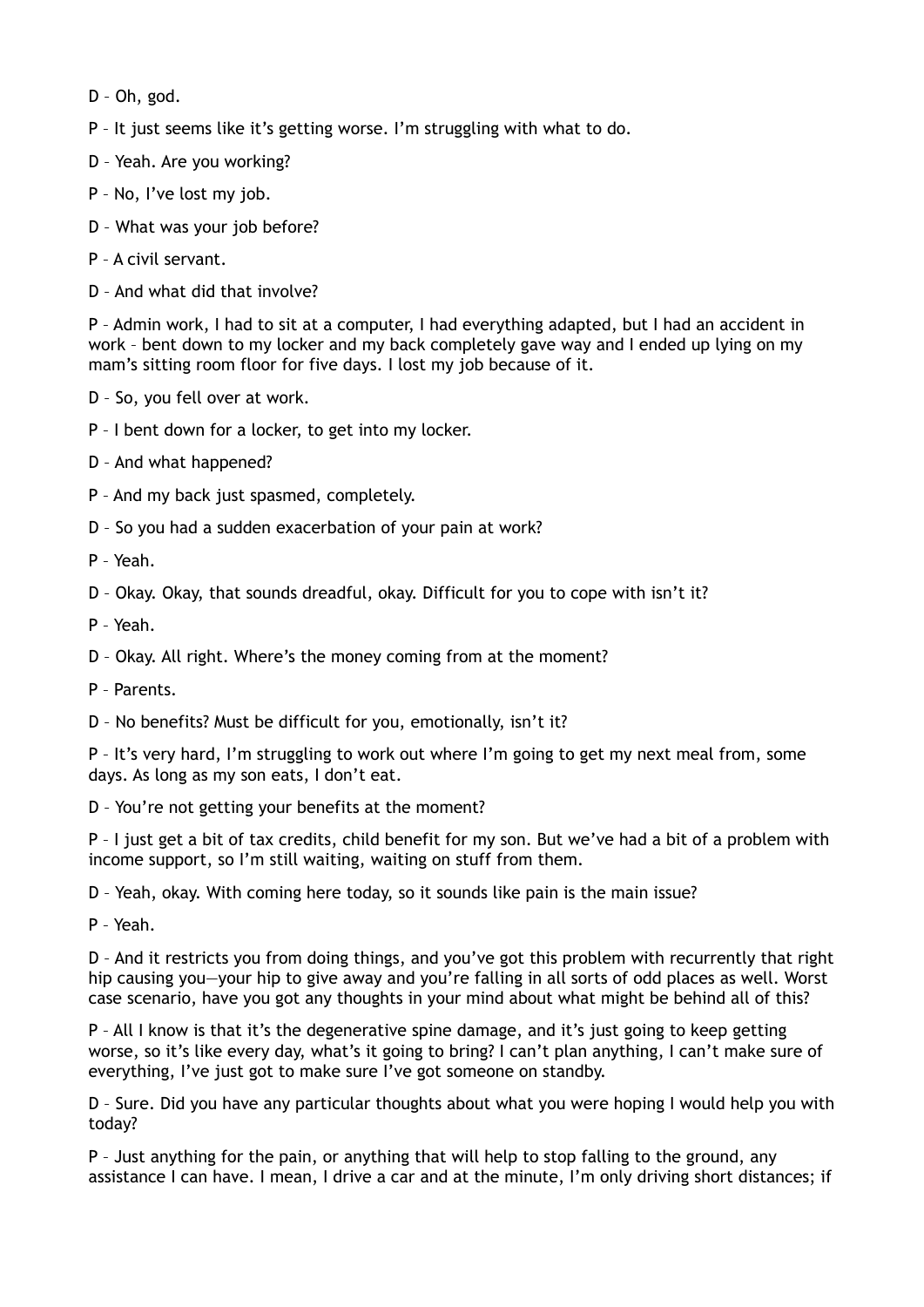I'm having to drive any further than ten minutes, it's a big—because my hip can go, my right side can go numb.

- D Safe enough?
- P Yeah. I've always got someone in the car with myself.
- D Yeah, okay. Okay. A lot going on isn't there? Okay. Can I check, you're not a drinker?

P – No.

- D Smoking?
- $P No.$
- D Substances?
- $P N_0$
- D No, okay. But we've got you on some substances, haven't we?
- P You've got me on gabapentin…
- D Are they any good for you?
- P They can help, but on days like this it's still a struggle, because if I've got to take more…
- D Do they make you more likely to fall?

P – They make me sleepy, so I don't tend to go anywhere when I take them. I tend to keep them for the night-time.

D – I was going to suggest that you don't take them during the day, because they may make you more likely to fall.

- P Yeah, I only take them on a night-time.
- D What about these fellas, are you not using these anymore, the amitriptyline?
- P They're mostly to help me to sleep, but I still haven't taken them.
- D Did they make any difference with your sleep?
- P No, not really, no.
- D Okay, so we'll come back to those if that's okay?
- P Yeah.
- D Because it sounds like that was it looks like that was a low dose.
- P That was when I was depressed mainly, they were helping me to…
- D But they helped you with you…?
- P They did, they helped me with my mood, but I stopped taking them.
- D But your mood's an issue at the moment, isn't it?
- P It's just because I can't do anything that I want to.
- D Frustration, isn't it?
- P Yeah.

D – Frustration, okay, good. Just give me a happiness score out of 10 – so, ten's perfect, nought's so bad that you definitely would harm yourself.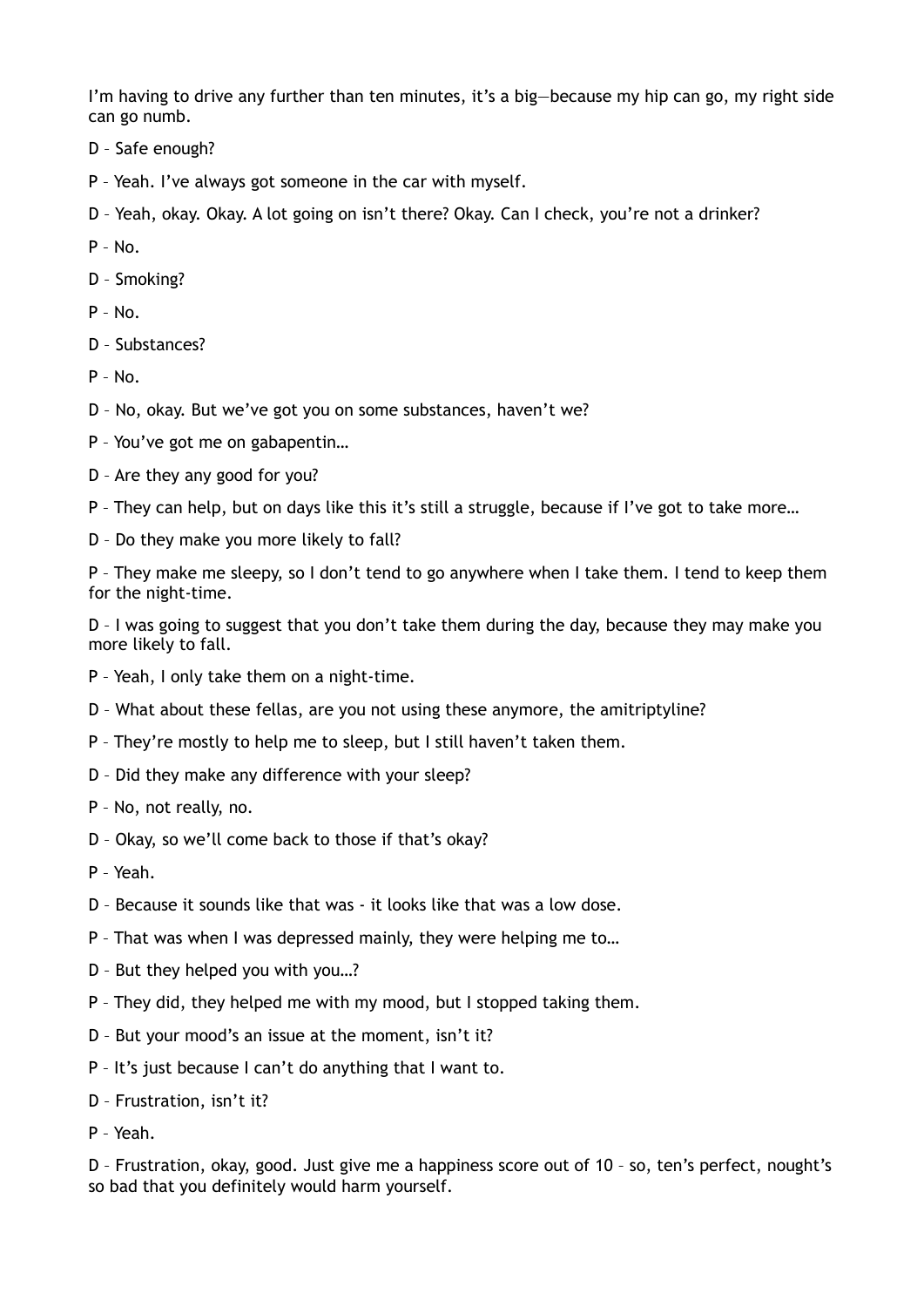P – I would never harm - I don't know, I'm a six.

D – Good.

P – Like I say, it's just frustration. But there's days when I'm a ten, I feel like I want to conquer the world, I want to do all the housework…

D – Yeah, so things are okay?

P – Yeah.

D – But things are difficult at times?

P – Yeah, I'm struggling to even just do housework at the minute. I've got a wash a dish, wash a couple of dishes and I've got to stop.

- D Yeah.
- P Just so I don't…

D – If I take my magic wand and I solve one issue for you today, what would it be?

- P My back.
- D Your back?

P – My back. My hip I could, but my back, I struggle to bend down to pick - even doing the correct procedure, sitting down for long periods of time, I'm struggling.

- D Right.
- P Walking is a big issue.
- D And you've had an MRI and it showed some wear and tear, changes?
- P Yeah, it showed the degenerative spine damage, and that was…
- D When was that done?
- P That was done a couple of… last year, year before.
- D Going to need to look back at your records to find that, if that's okay.
- P Yeah, it was…

D – Sounds like I'm going to need to do a little bit of homework about this, Ester, there's an awful lot going on. Thank you for sharing all of this, it sounds really difficult for you. It sounds like, from the support that you've had and the investigations that you had, that the most likely explanation for this is that you've got a problem which is largely functional. So, what's happened is you've had a genuine cause for having severe pain in your hip and your back, but you're now very sensitive to pain.

P – Yeah.

D – And your brain and your brain and your body has reprogrammed yourself software-wise, and wiring-wise, to actually make you feel that you're going to fall. So, you're getting pains and you fall as a reflex for it, and it's not your fault that it's happening, but we need to try and reprogram you, okay?

P – Yeah.

D – So, almost certainly, you've got what we would call a functional illness. So, what I'd like to do today—so, I'm going to do my homework, I'm going to give you some homework to do to understand a little bit more about this side of things. I'm going to give you an article that I've written about functional illnesses, we're going to try to figure out, between us, where you want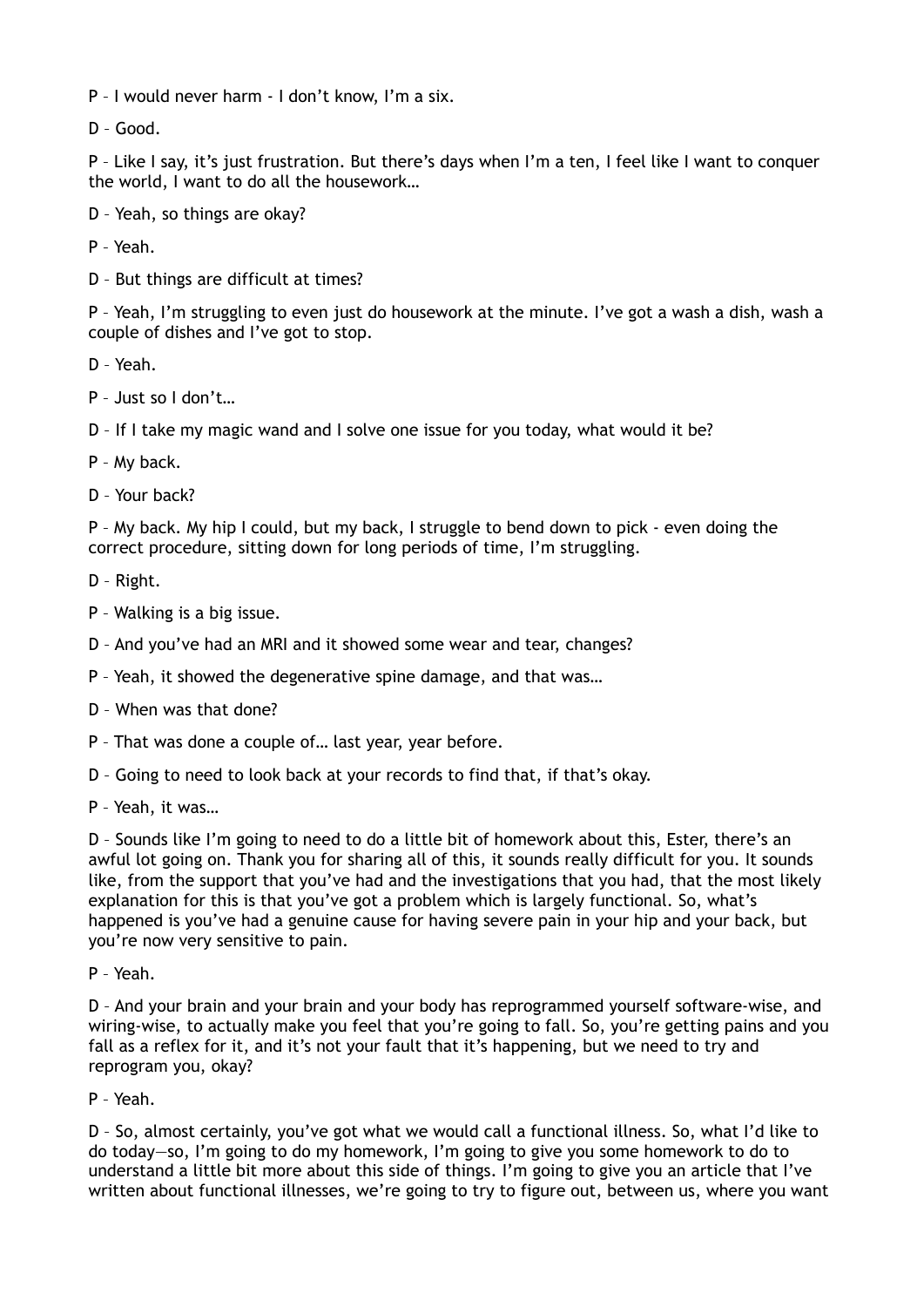to go in terms of trying to improve the symptoms that you've got, and your mobility and your safety, to allow you to do the things that you want to and need to be able to do as a mother as well.

P – Yeah.

D – Okay.

P – And I've been trying not to take medication where I can because of—sorry that's my phone going off - because of my son. It's kind of like, I don't want - I call it the zombie effect, so I try not to take, I mean I was on tramadol during the day, but it was kind of like a losing battle.

D – Yeah.

P – Because I felt like I needed more, so they let me have a break off it, but at the minute I've got no medication at all because I'm scared to take it, but then I need the medication. But I've got none in, sort of thing.

D – Sure, sure. I can see that when the pain has been bad before, you've taken a tablet called naproxen.

- P I still take naproxen.
- D You're still using it at the moment?
- P With lansoprazole.

D – Okay. I think that's reasonably safe, and I'm happy for you to use that, but I don't suggest that you use gabapentin during the day because it hasn't been helpful.

P – Yeah, it's just for night-time, so I can actually lie down.

D – Yeah. Because your mood's been an issue, we could think about adding in amitriptyline on a night, and that might give you an additional benefit for the re-wiring issue.

P – Right.

D – For the reprogramming issue that you've got with the functional illness, so it may actually help you with your sleep as well.

P – Right.

D – Is sleep a problem?

P – Sleep's a huge problem, I've got broken sleep, I'm not going to sleep until about one o'clock in the morning.

D – So, because you've used it before, why don't we restart that, but ask you to slowly increase it as time goes by?

- P Yeah, okay.
- D Do you get fibromyalgia?

 $P - No$ .

D – No. You don't get pain anywhere else in your body, apart from in that side and lower back?

- P Just the right side of my body.
- D Just the right side. None on the left-hand side?
- P None on the left-hand side.

D – Okay. So, this is to try and improve the pain and also to help you with your sleep, and we'll slowly increase it depending on what you're tolerating, but we're aiming to leave the pain.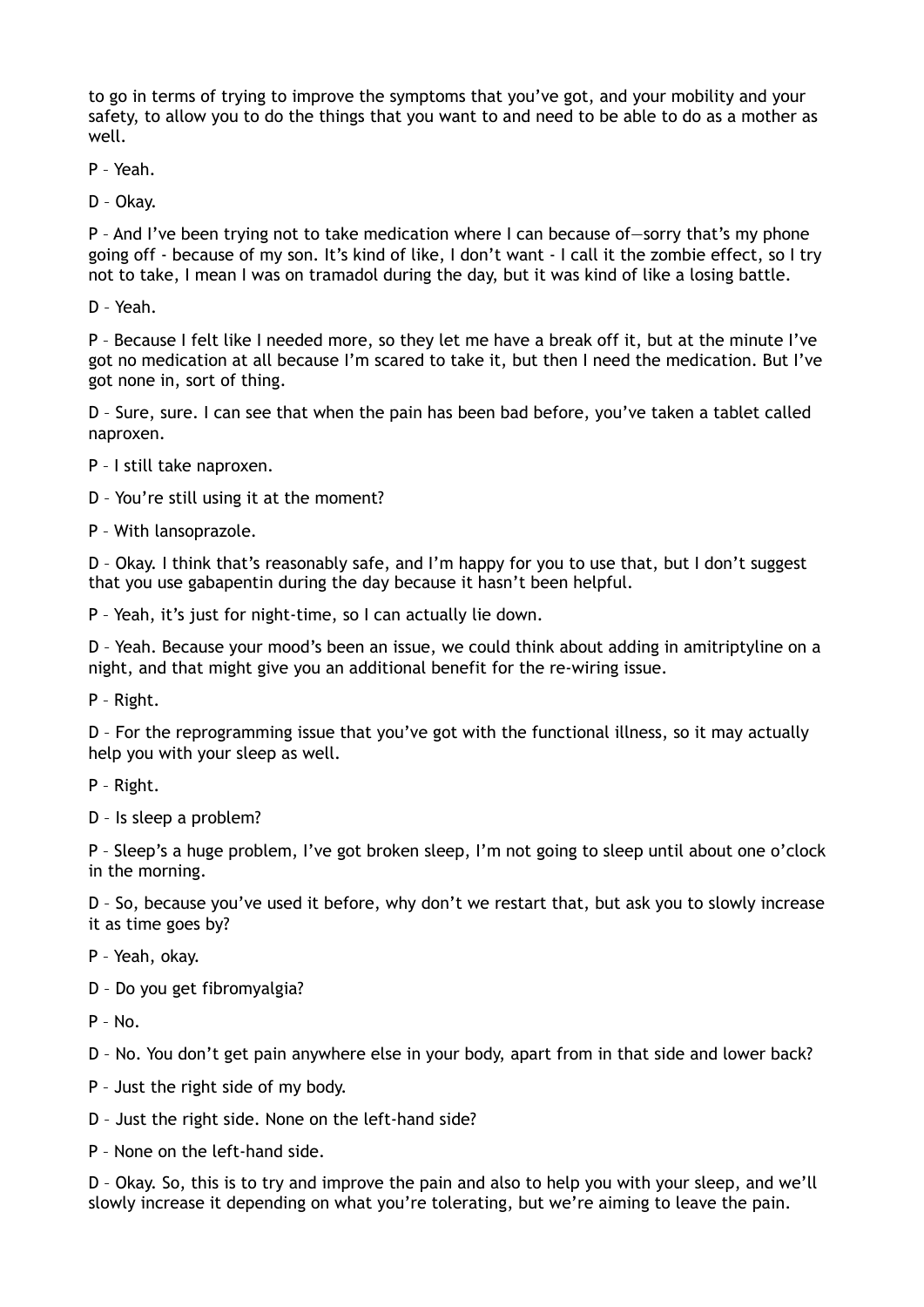P – Is there anything I can take for the pain, like I say, I used to take tramadol, but…

D – No, I wouldn't recommend any additional pain killers on top of what you've already got.

P – Because, I've tried paracetamol, but…

D – Usually they're not particularly helpful, to be fair.

P – they don't touch the sides.

D – Keep active – that's a really helpful, positive thing for you. You're not doing any harm, and even when you get that sudden urge to fall, don't fall, hold onto something.

P – I do try to stop myself, I've got a trolley or my mam.

D – Great, lean on something, if you need to go to ground, make sure you don't harm yourself when you're going down.

P – Okay.

D – But, it's just a reflex, and what you need to do is to hold the part that's sore and brace yourself and stop yourself from falling – that's important, okay. So, I'm going to give you some information, I'm going to give you some more amitriptyline today. That's the only additional painkiller I'm giving you at the moment; does that sound reasonable?

P – Yeah, that sounds reasonable.

D – Good, and I don't think you need any additional test, but I'd like to just see what the investigations show, because I think that that could inform me sharing with you what you should be doing in the future. Yeah, I don't think we need to do any additional scans or anything. So that's the amitriptyline, if you're not using at the moment then slowly increase it and see how you get on with it. If you're dry in the mouth, stop it; if you're drowsy in the mornings, reduce the dose.

P – Right, okay.

D – So, just start on one tonight, and then every two or three nights, you might want to increase it by a further tablet. That might well give you substantial help with your tolerance to pain. Your tolerance to pain is the problem here – you've got a low tolerance for pain, and we need to improve your pain tolerance and for you to understand that you're not doing any harm by keeping active.

P – Yeah.

D – And if we can help you back towards even voluntary work, that would be a big step towards you getting back towards some sort of gainful employment, where you feel you've got the confidence to do something.

P – Yeah. I mean, I try to go for walks with my son, but it's just the thought of if I go down. I try to just make it a short walk, and if I feel good, we walk to the park or we walk to the shops.

D – Brilliant. Definitely a really positive thing to do – there are some other exercises that might be really helpful for you under the circumstances, but I think we really need to revisit this once you've had a chance to do some homework. One of the things I's like you to think about in the future is tai-chi, because that can be really, can really improve your symptoms.

P – Right, okay.

D – Okay. Does the word 'functional illness' mean anything to you?

P – It's not something that's been brought up before, I've just been told this is what you've got, that's what you take. So, it's always been…